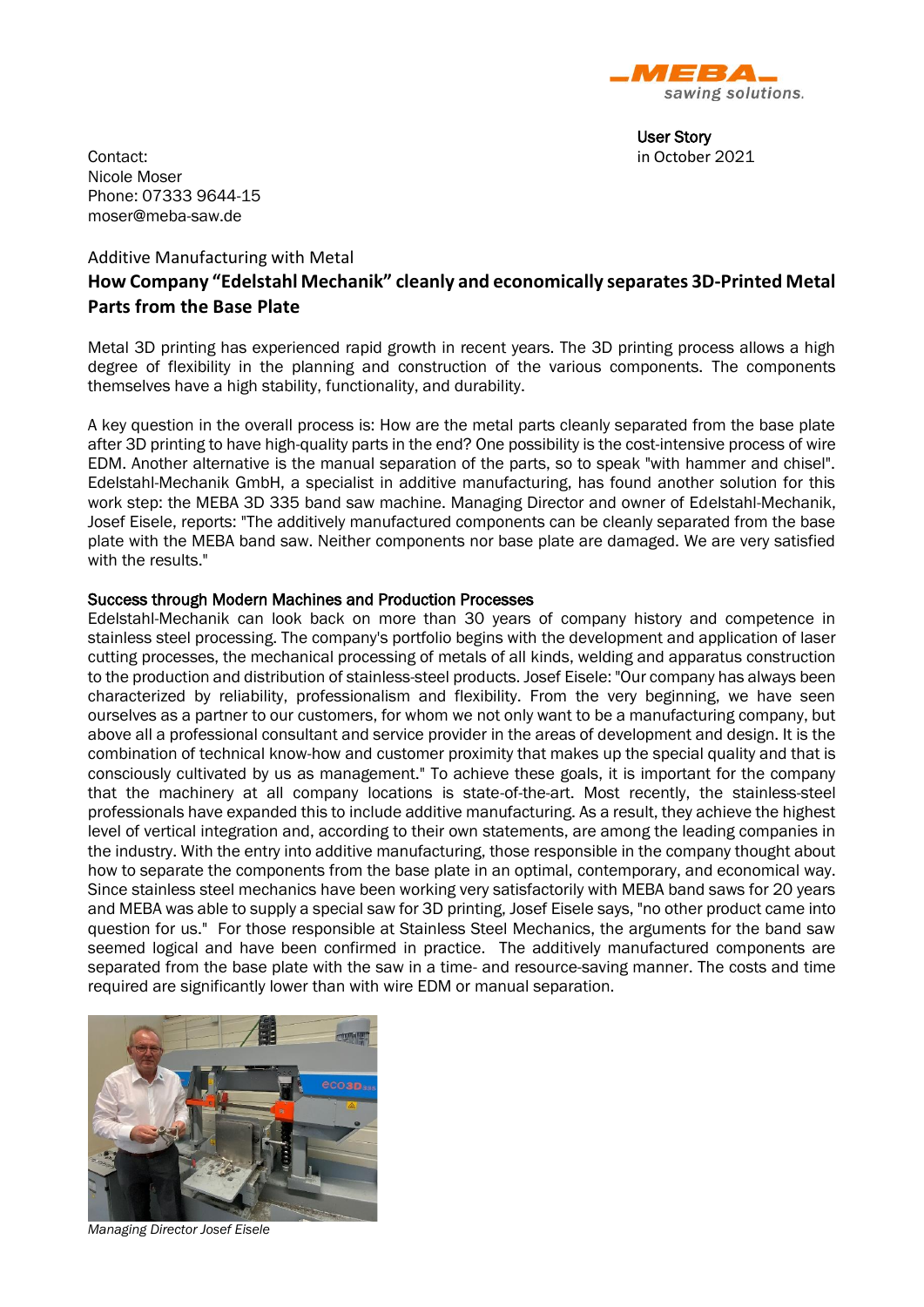## Quality and Fine Technology

The idea that parts are often manufactured with the latest technology, in the SLM or DMLS process, but then separated manually, as in the past, spurred the MEBA developers to find a better solution - an economical and up-to-date solution. As a result, MEBA has incorporated long-term, sophisticated band saw technology into the 3D saw, whereby 3D-printed workpieces are separated precisely and without damage from the 3D metal base plate. The MEBA 3D 335 is based on the straight-cut model MEBAeco 335, which is equipped with feed monitoring and a frequency-controlled ball screw drive. It is equipped with a special clamping device for holding 3D metal printing base plates. This base plate can be moved as desired via linear guides and can be precisely aligned. The MEBA 3D solution works with a 2-column guided saw frame that is infinitely driven. Cutting and feed speed can thus be adjusted very finely. In combination with the right selection of band saw blades for the respective material to be separated, even filigree parts can be separated very precisely. According to its own information, the stainless-steel mechanism has not yet encountered components for which there were problems with separation. On the contrary: The company manufactures many different, often filigree parts, orients itself on the MEBA cutting data computer, which was delivered with the saw, and thus achieves the best results. Josef Eisele confirms: "The practical clamping system and the precise work of the band saw are convincing throughout. Compared to alternative solutions for separating the components, the MEBA saw is not only time- and resource-efficient, but also cost-effective. In addition, the components have a very high quality in the end."



*The MEBAeco 3D for the additive manufacturing of 3D printed parts*

### The focus is on the user

In today's production world, it is important to keep systems and machines as uncomplicated as possible. This includes their simple operation and handling. The MEBA 3D saw can be operated intuitively, so that employees can be instructed on the saw at short notice. The handling as a whole or the conversion and cleaning of the machine is also child's play in a few simple steps. For Josef Eisele, this was another argument for the MEBA 3D saw: "Machine operators are very quickly trained on the saw, an important aspect in times of shortage of skilled workers. ," says Eisele. " Also, the clamping of the base plate by only one screw works very pleasantly and quickly."

In addition to easy handling, the MEBA 3D saw also easily meets the occupational health and safety criteria. Equipped with the protective enclosure and an industrial vacuum cleaner for removing coarse dusts, the MEBA 3D saw provides a clean working environment. The machine operator does not inhale powder and it does not get on his skin.